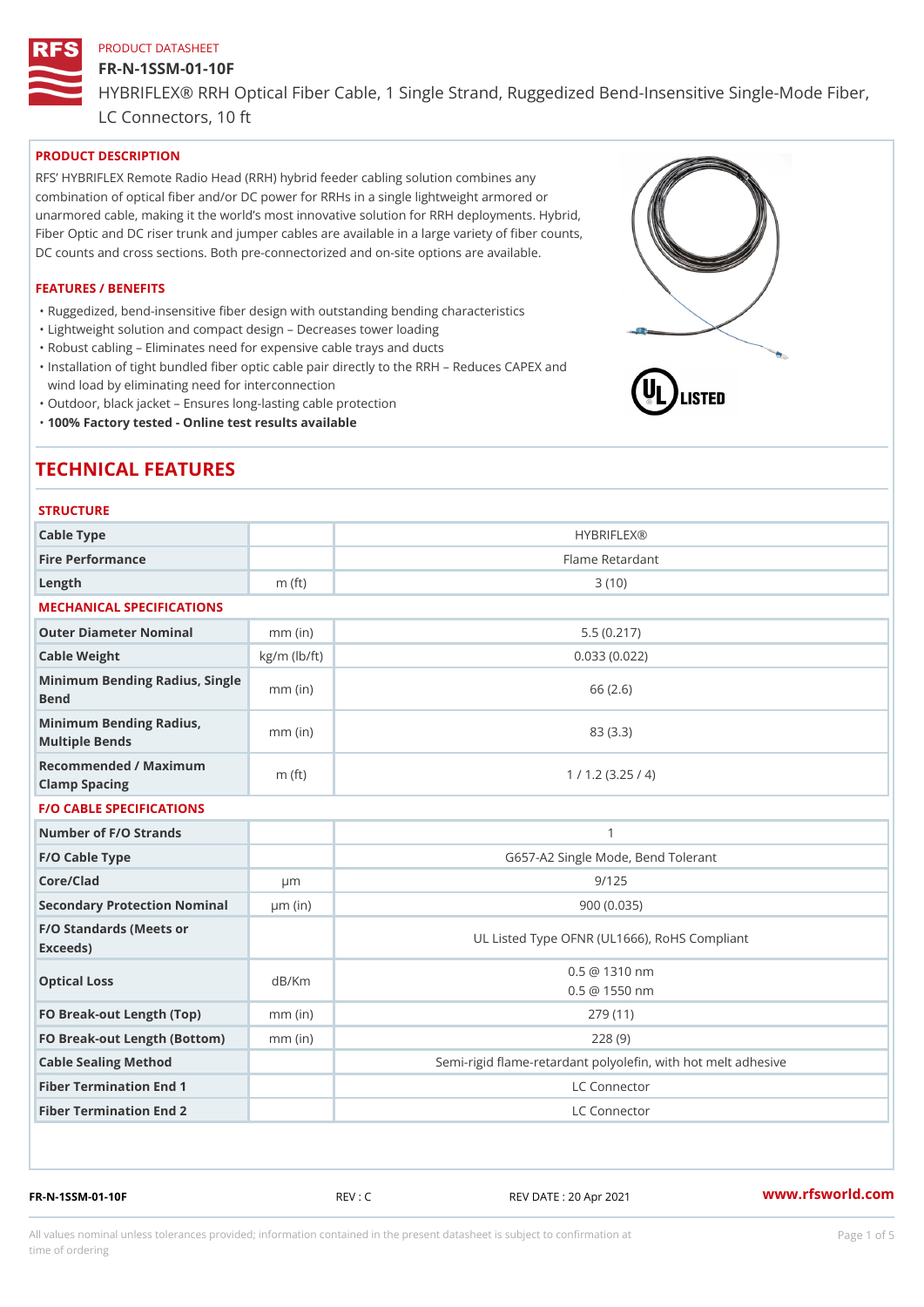### FR-N-1SSM-01-10F

HYBRIFLEX® RRH Optical Fiber Cable, 1 Single Strand, Ruggedized Be LC Connectors, 10 ft

| CABLE JACKET                                    |                             |                                             |  |  |  |
|-------------------------------------------------|-----------------------------|---------------------------------------------|--|--|--|
| UV-Protection Individual and<br>External Jacket |                             | Yes                                         |  |  |  |
| Jacket Material                                 |                             | Flame Retardant, Indoor/Outdoor, PVC, Black |  |  |  |
| TESTING AND ENVIRONMENTAL                       |                             |                                             |  |  |  |
| Storage Temperature                             | $^{\circ}$ C ( $^{\circ}$ F | $-40$ to $70$ ( $-40$ to $158$ )            |  |  |  |
| Operation Temperature                           | $^{\circ}$ C ( $^{\circ}$ F | $-40$ to 65 ( $-40$ to 149)                 |  |  |  |
| Installation Temperature                        | $^{\circ}$ C ( $^{\circ}$ F | $-20$ to 65 ( $-4$ to 149)                  |  |  |  |
| Jacket Specifications                           |                             | UL 1666                                     |  |  |  |

### EXTERNAL DOCUMENT LINKS

NOTES

Installation Guidelwinessad QuickShip 2.0 Program [Informa](http://www.rfsworld.com/images/hybriflex/quickship_program_2.pdf)tion: On-line Factory Te[s](https://www.rfsworld.com/pictures/userfiles/programs/AAST Latest Version.zip)teResults:

FR-N-1SSM-01-10F REV : C REV DATE : 20 Apr 2021 [www.](https://www.rfsworld.com)rfsworld.com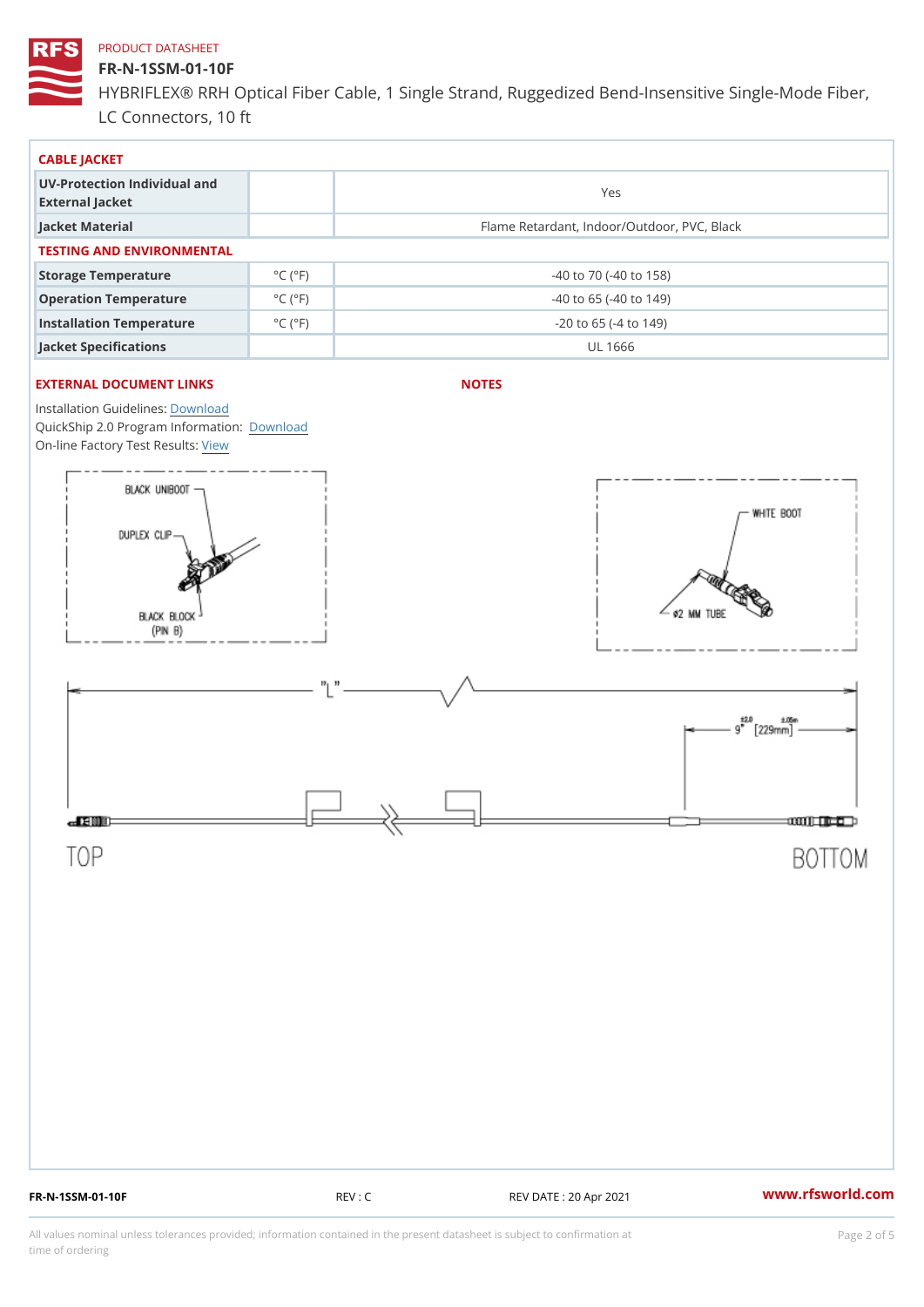### FR-N-1SSM-01-10F

HYBRIFLEX® RRH Optical Fiber Cable, 1 Single Strand, Ruggedized Be LC Connectors, 10 ft

|            |                              |                |               | ADDITIONAL ASSEMBLIES - 1 PAIR SM FIBE ADDITIONAL ASSEMBLIES - 2 PAIR SM FIBER |
|------------|------------------------------|----------------|---------------|--------------------------------------------------------------------------------|
| Length, ft | Model Number                 |                | $L$ ength, ft | Model Number                                                                   |
|            | $FR - N - 1$ S M - 01 - 6 F  | 1 <sub>0</sub> |               | $FR - N - 2 SM - 01 - 10 F$                                                    |
|            | $FR - N - 1$ S M - 01 - 10 F |                |               |                                                                                |

| 10  | $FR - N - 1 S M - 0 1 - 1 0 F$ |
|-----|--------------------------------|
| 15  | FR-N-1SM-01-15F                |
| 20  | $FR - N - 1$ S M - 01 - 20 F   |
| 30  | $FR - N - 1$ S M - 01 - 30 F   |
| 40  | $FR - N - 1$ S M - 01 - 40 F   |
| 50  | FR-N-1SM-01-50F                |
| 60  | $FR - N - 1$ S M - 01 - 60 F   |
| 79  | $FR - N - 1$ S M - 01 - 70 F   |
| 80  | $FR - N - 1$ S M - 01 - 80 F   |
| 90  | $FR - N - 1$ S M - 01 - 90 F   |
| 100 | $FR - N - 1$ S M - 01 - 100 F  |

| Length, ft | Model Number                 |
|------------|------------------------------|
| 10         | $FR - N - 2 SM - 01 - 10 F$  |
| 20         | FR-N-2 SM-01-20 F            |
| 30         | $FR - N - 2 SM - 01 - 30 F$  |
| 40         | FR-N-2SM-01-40F              |
| 50         | $FR - N - 2 SM - 01 - 50 F$  |
| 60         | $FR - N - 2 S M - 01 - 60 F$ |
| 70         | $FR - N - 2 SM - 01 - 70 F$  |
| 80         | $FR - N - 2 SM - 01 - 80 F$  |
| 90         | FR-N-2SM-01-90F              |
| 100        | $FR - N - 2 SM - 01 - 100 F$ |

FR-N-1SSM-01-10F REV : C REV DATE : 20 Apr 2021 [www.](https://www.rfsworld.com)rfsworld.com

All values nominal unless tolerances provided; information contained in the present datasheet is subject to Pcapgeling that i time of ordering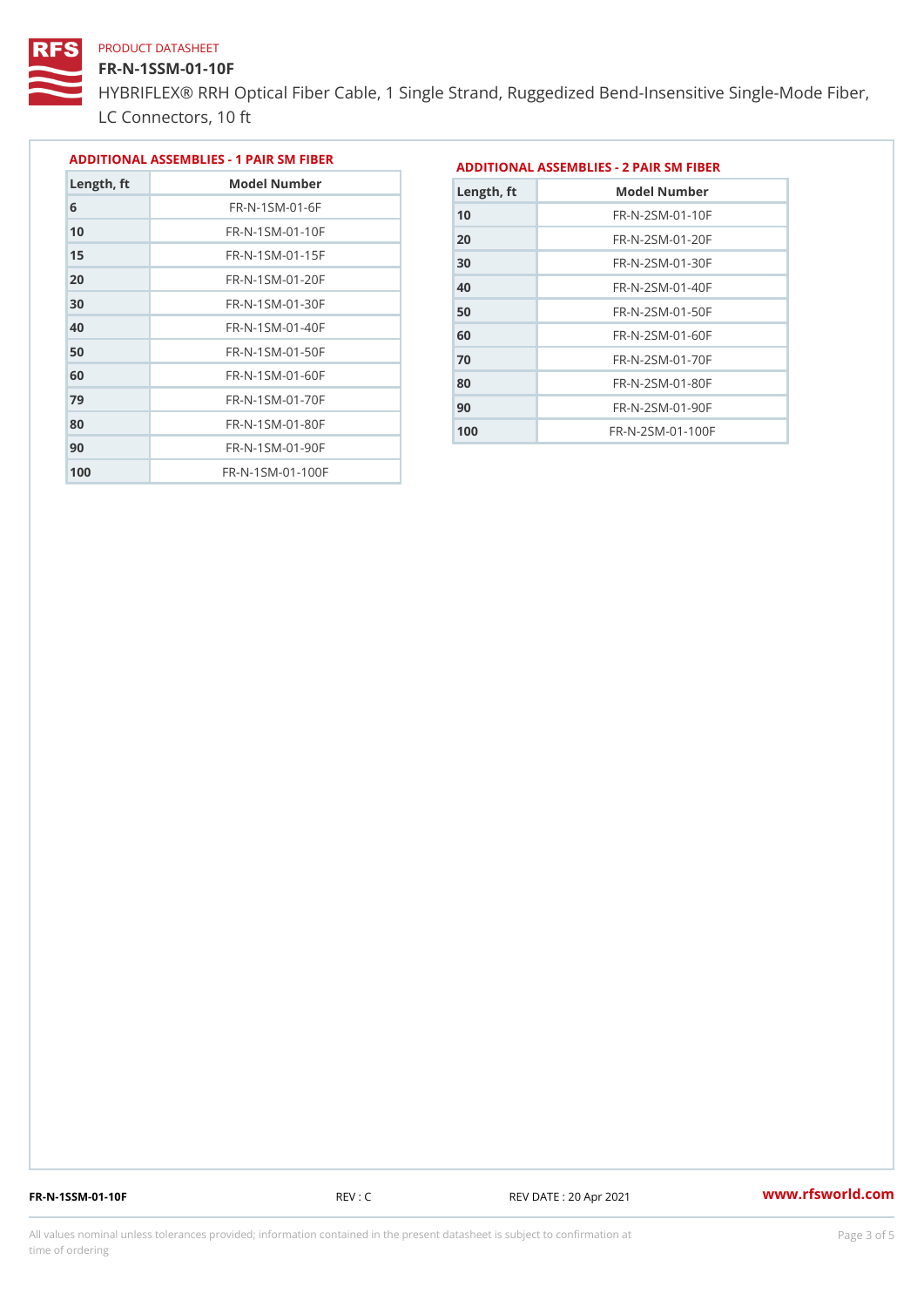### FR-N-1SSM-01-10F

HYBRIFLEX® RRH Optical Fiber Cable, 1 Single Strand, Ruggedized Be LC Connectors, 10 ft

ADDITIONAL ASSEMBLIES - 3 PAIR SM FIBERED DITIONAL ASSEMBLIES - 6 PAIR SM FIBER

| Length, ft     | Model Number                 |
|----------------|------------------------------|
| 3              | $FR - N - 3 S M - 01 - 3 F$  |
| $\overline{4}$ | $FR - N - 3 S M - 01 - 4 F$  |
| 6              | $FR - N - 3 S M - 01 - 6 F$  |
| 8              | $FR - N - 3 S M - 01 - 8 F$  |
| 10             | $FR - N - 3 S M - 01 - 10 F$ |
| 15             | $FR - N - 3 S M - 01 - 15 F$ |
| 20             | $FR - N - 3 S M - 01 - 20 F$ |
| 30             | $FR - N - 3 S M - 01 - 30 F$ |
| 50             | $FR - N - 3 S M - 01 - 50 F$ |

| Length, ft     | Model Number                 |
|----------------|------------------------------|
| 3              | $FR - N - 6 S M - 01 - 3 F$  |
| $\overline{4}$ | FR-N-6SM-01-4F               |
| 6              | $FR - N - 6.5 M - 0.1 - 6 F$ |
| 8              | $FR - N - 6$ S M - 01 - 8 F  |
| 1 <sub>0</sub> | $FR - N - 6 SM - 01 - 10 F$  |
| 15             | FR-N-6SM-01-15F              |
| 20             | FR-N-6SM-01-20F              |
| 30             | $FR - N - 6$ S M - 01 - 30 F |
| 40             | FR-N-6SM-01-40F              |

#### ADDITIONAL ASSEMBLIES - 12 PAIR SM FIBER

| Length, ft     | Model Number                 |
|----------------|------------------------------|
| 3              | $FR - N - 12SM - 01 - 3F$    |
| $\overline{4}$ | $FR - N - 12SM - 01 - 4F$    |
| 6              | $FR - N - 12$ S M - 01 - 6 F |
| 8              | $FR - N - 12$ S M - 01 - 8 F |
| 10             | FR-N-12SM-01-10F             |
| 15             | FR-N-12SM-01-15F             |
| 20             | FR-N-12SM-01-20F             |
| 30             | FR-N-12SM-01-30F             |

#### ADDITIONAL ASSEMBLIES - 1 STRAND SM FABSDRTIONAL ASSEMBLIES - 2 STRAND SM FIBER

| Length, ft     | Model Number                   |
|----------------|--------------------------------|
| 1 <sub>0</sub> | $FR - N - 1$ S S M - 01 - 10 F |
| 20             | $FR - N - 1$ S S M - 01 - 20 F |
| 30             | $FR - N - 1$ S S M - 01 - 30 F |
| 40             | $FR - N - 1$ S S M - 01 - 40 F |
| 50             | $FR - N - 1$ S S M - 01 - 50 F |
| 60             | $FR - N - 1$ S S M - 01 - 60 F |
| 70             | FR-N-1SSM-01-70F               |
| 80             | FR-N-1SSM-01-80F               |
| 90             | FR-N-1SSM-01-90F               |
| 100            | FR-N-1SSM-01-100F              |

| Length, ft | Model Number                   |
|------------|--------------------------------|
| 10         | $FR - N - 2 S S M - 01 - 10 F$ |
| 20         | $FR - N - 2 S S M - 01 - 20 F$ |
| 30         | FR-N-2SSM-01-30F               |
| 40         | FR-N-2SSM-01-40F               |
| 50         | FR-N-2SSM-01-50F               |
| 60         | $FR - N - 2 S S M - 01 - 60 F$ |
| 70         | FR-N-2SSM-01-70F               |
| 80         | FR-N-2SSM-01-80F               |
| 90         | $FR - N - 2 S S M - 01 - 90 F$ |
| 100        | FR-N-2SSM-01-100F              |

FR-N-1SSM-01-10F REV : C REV DATE : 20 Apr 2021 [www.](https://www.rfsworld.com)rfsworld.com

All values nominal unless tolerances provided; information contained in the present datasheet is subject to Pcapgnéig4m ssti time of ordering